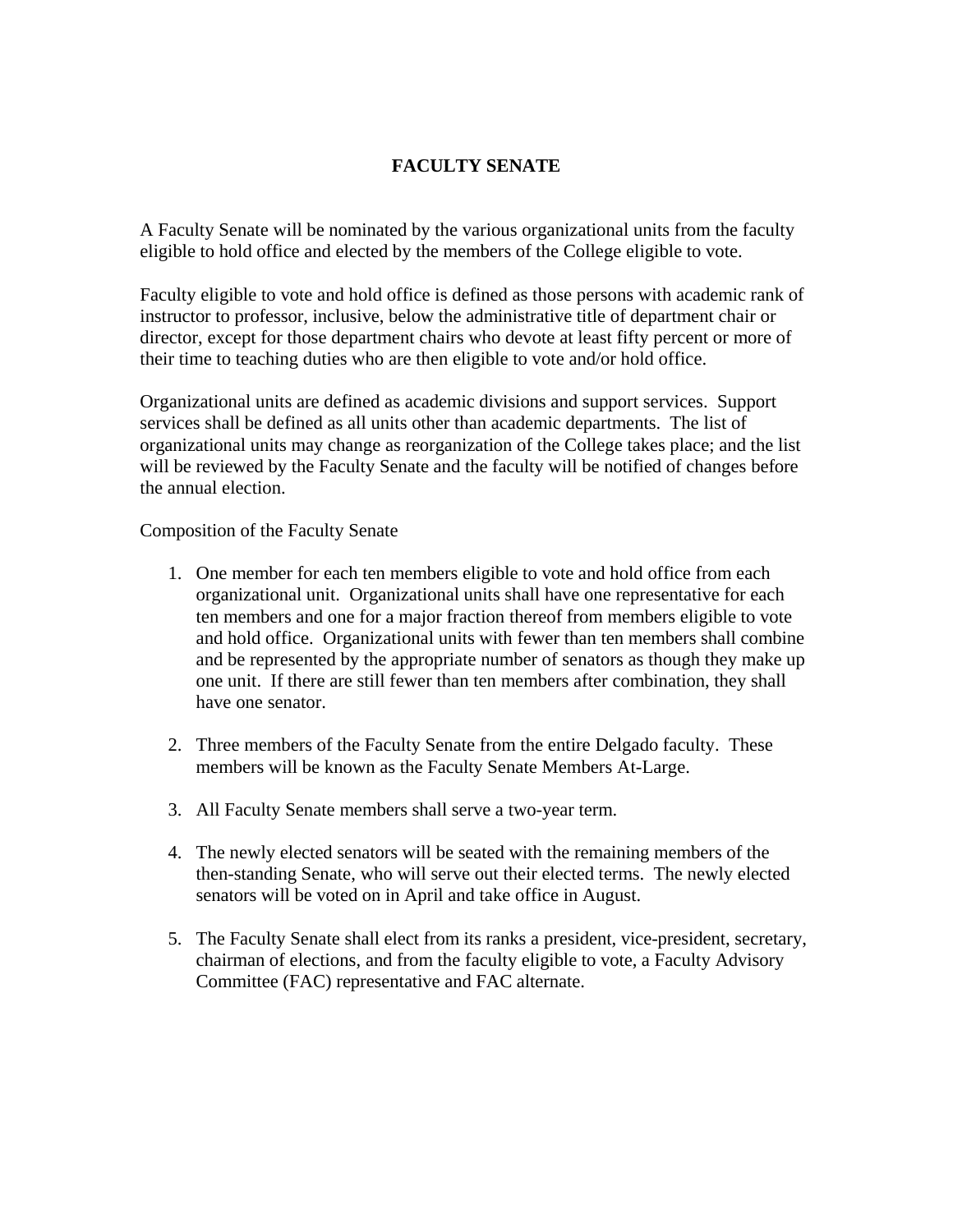## General Provisions

- 1. Faculty Senate members cannot be elected for three consecutive terms.
- 2. Each year the president of the Faculty Senate shall notify organizational units, before mid-semester of the spring semester, of the number of members they will elect.
- 3. Three proctors (non-candidates) from those eligible to vote will be elected by the Faculty Senate to supervise the elections of the Faculty Senate.
- 4. Nomination of candidates for Faculty Senate shall be handled by each organizational unit. Member-at-large shall be nominated at a general faculty meeting or by submission of a name with five signatures of those eligible to vote.
- 5. Each organizational unit shall submit a list of nominees to the Faculty Senate by April 1.
- 6. The Faculty Senate shall prepare all ballots and common voting places shall be selected on the City Park and West Bank Campuses and at the School of Nursing.
- 7. Faculty members will vote for the representatives in their divisions and for the at-large positions. Votes cast in other departments' elections will not be counted.
- 8. No person shall be elected to serve on the Faculty Senate unless that person receives a majority of the ballots cast by the members of his or her department in the election.
- 9. A ballot will be rendered invalid if a voter does not vote for the exact number of candidates needed by the department and by the at-large positions. That number will be indicated on the ballot.
- 10. Any senator who fails to attend two consecutive regular Faculty Senate meetings will be warned by the president, and a third consecutive missed meeting will automatically result in that senators being excused from further Senate responsibilities and an election for the open Senate seat will be called. Any Senator excused from his/her responsibilities will automatically be ineligible to succeed himself/herself in the ad hoc election.
- 11. Petitions submitted for changes in the Senate by-laws shall be voted on by the faculty eligible to vote. Petitions for change shall be signed by fifteen members eligible to vote and must be submitted to the Faculty Senate ten days prior to the election. Changes in the by-laws shall be voted on at regular and special elections called by the Senate.